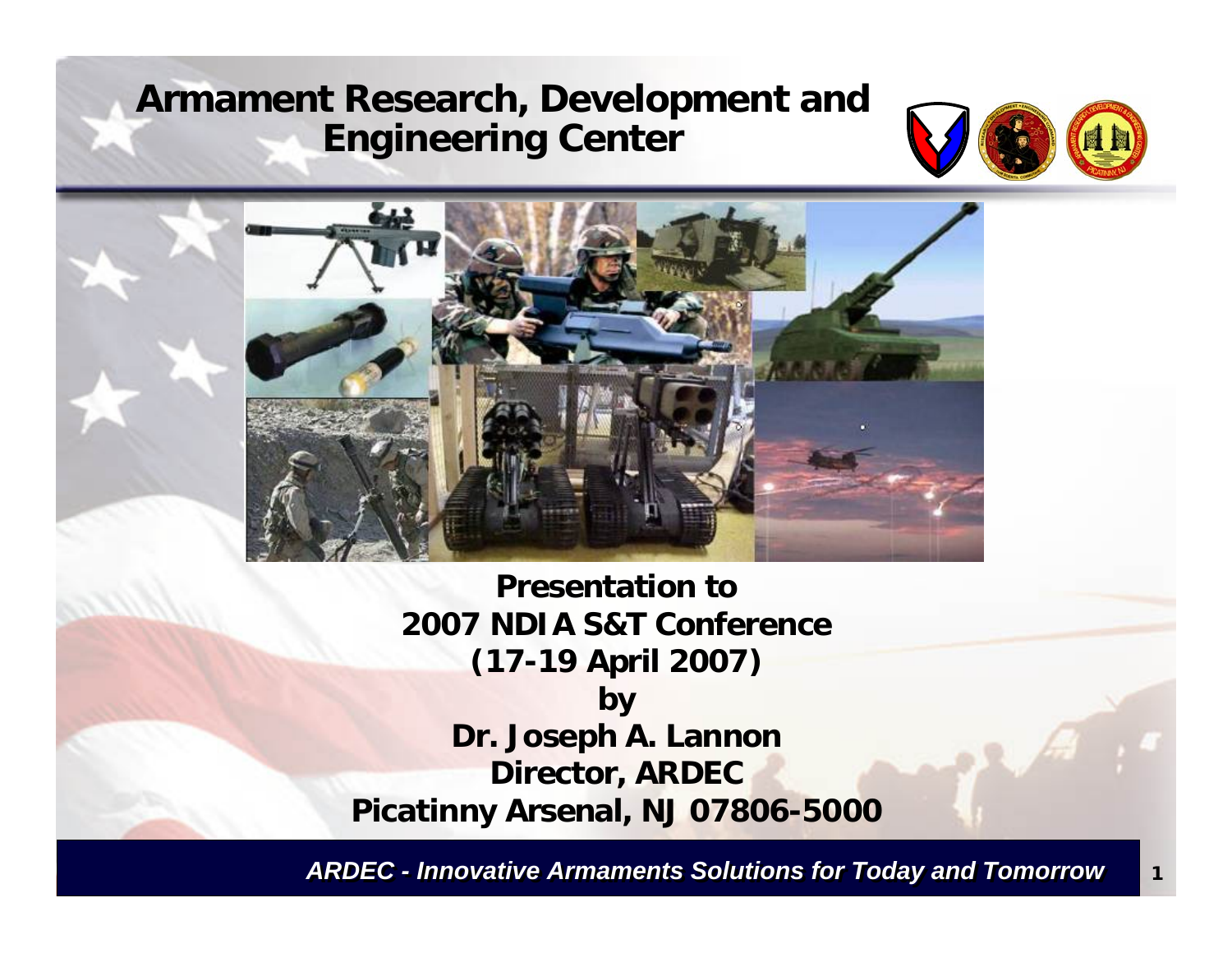## **Armament Research, Development and Engineering Center (ARDEC)**



## **Vision:**

**Mission:** Innovative Armaments Solutions for Today and Tomorrow

Provides fully integrated life cycle engineering (from R&D to demil) for armaments and munitions in support of the Army, Program Executive Offices, the Single Manager for Conventional Ammunition, Air Force, Navy, Marines, Coast Guard and Special Operations Forces

Advanced Weapons – line of sight/beyond line of sight fire; non line of sight fire; scalable effects; non-lethal; directed energy; autonomous weapons Ammunition – small, medium, large caliber; propellants; explosives; pyrotechnics; warheads; insensitive munitions; logistics; packaging; fuzes; environmental technologies and explosive ordnance disposal Fire Control – battlefield digitization; embedded system software; aero ballistics and telemetry

*Provides the Technology for Over 90% of the Army's Lethality; Significant support to other Services Lethality*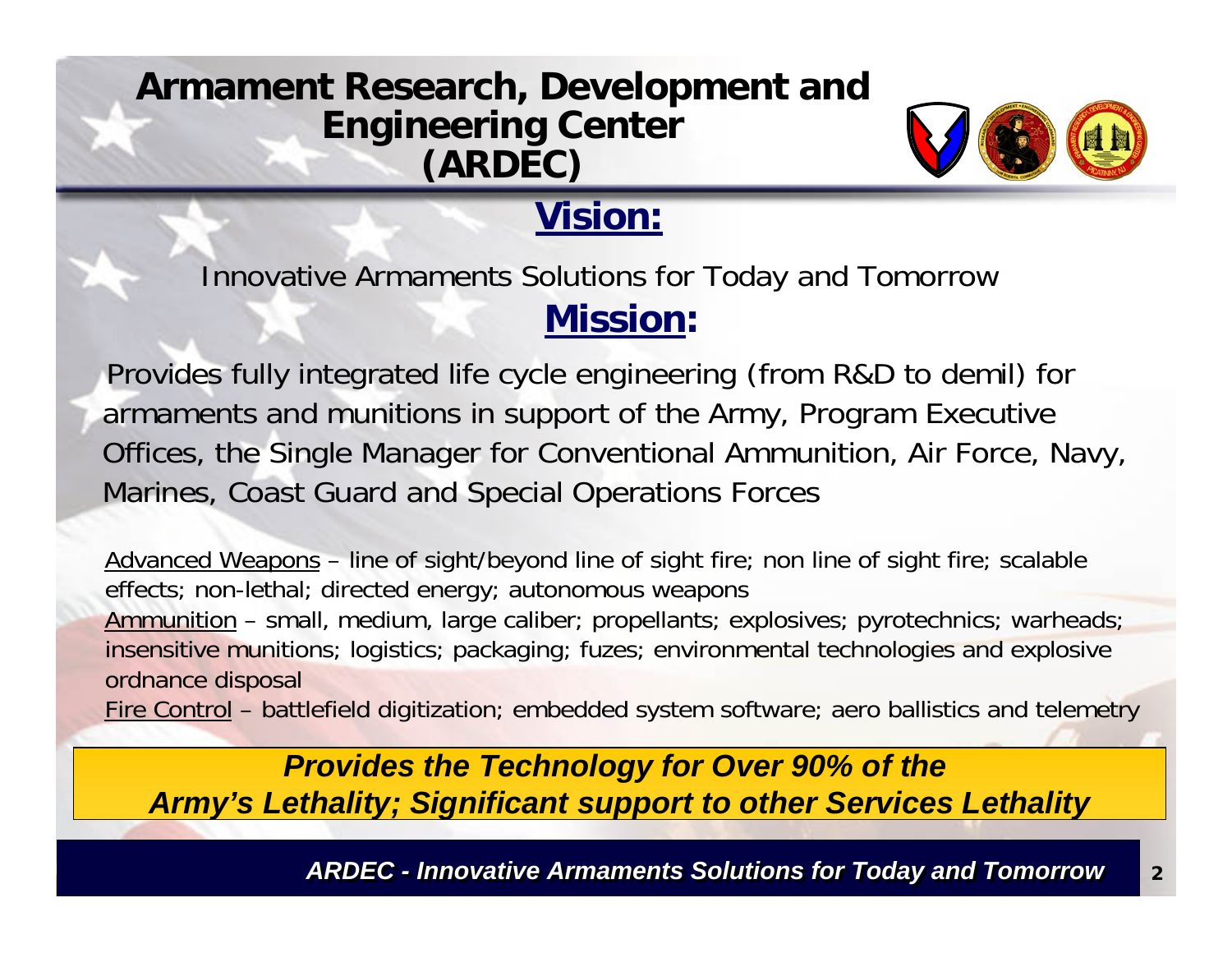## **FCS Key Initiatives**



- **S&T Successfully Transitioned Key Armament Technologies to FCS** –**LOS/BLOS Armament** –**NLOS-M**–**MRM**
- **Successful Partnership with LSI for SDD Armaments**

• **ARDEC Meeting and Exceeding LSI Expectations**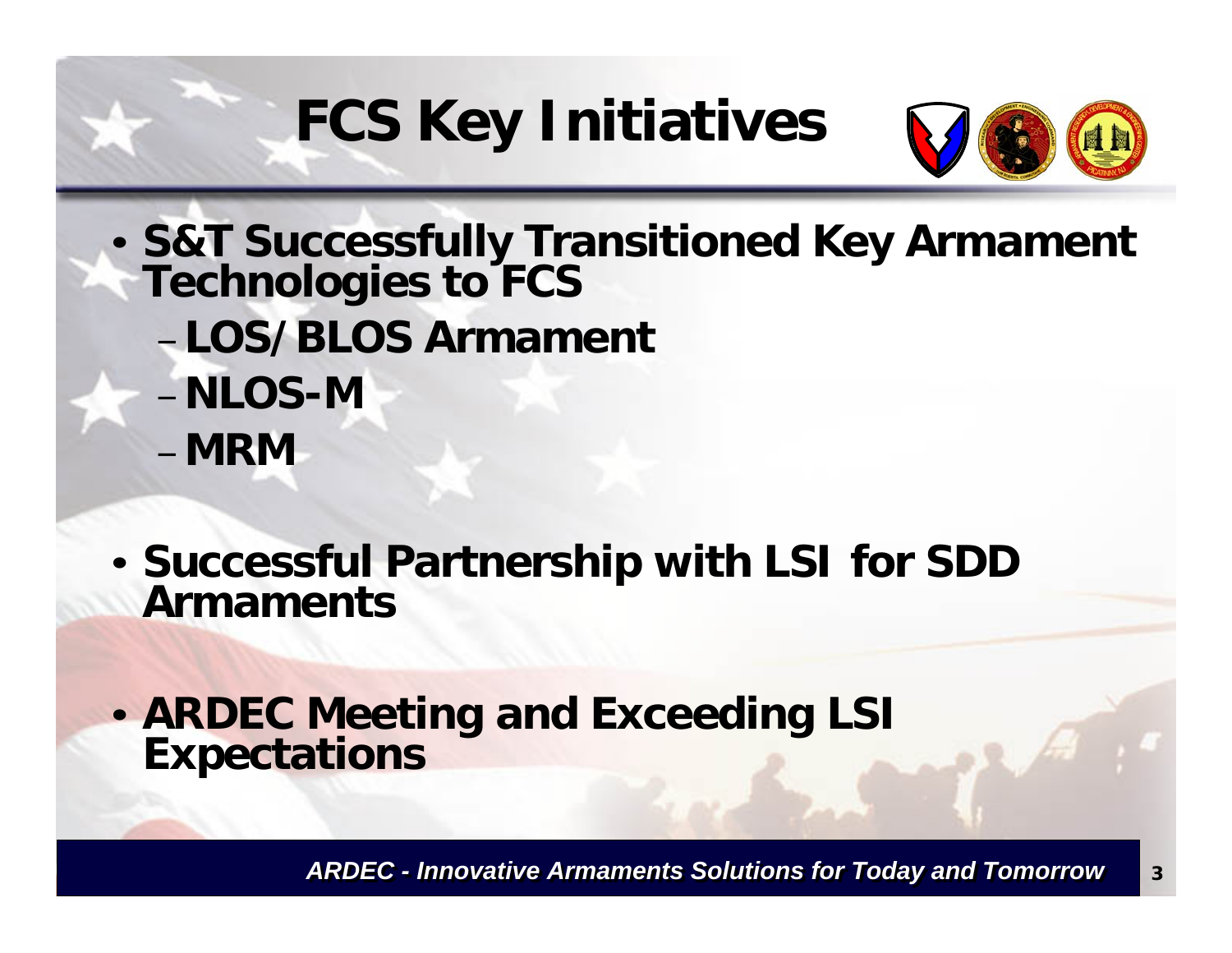## **120mm LOS/BLOS S&T ATD**



#### **PROBLEM:**

**105mm weapon systems could not provide lethality necessary to defeat the next generation Main battle tank; existing 120mm systems worldwide too heavy and not integratable onto a preferred 20 ton class vehicle** 

### **SOLUTION:**



- Produced Lightweight 120mm Gun Assembly Produced Lightweight 120mm Gun Assembly
	- Initial Proof-of-Principle Gun designed, built, fired in 13 months, compared to 24 month average – Initial Proof-of-Principle Gun designed, built, fired in 13 months, compared to 24 month average
	- Gun Assembly Wt. ~ 4200 lbs. as compared to M256 Abrams 120mm main armament – 6800 lbs. – Gun Assembly Wt. ~ 4200 lbs. as compared to M256 Abrams 120mm main armament – 6800 lbs.
	- Reduced gun firing impulse for integration in 20 Ton class vehicles, 5300 lb-sec vs. 7000 for M256 – Reduced gun firing impulse for integration in 20 Ton class vehicles, 5300 lb-sec vs. 7000 for M256
	- Ability to fire both current & developmental 120mm rounds – 5 current rounds + 3 new rounds – Ability to fire both current & developmental 120mm rounds – 5 current rounds + 3 new rounds
- Developed enabling fabrication techniques Developed enabling fabrication techniques
	- New steel w/ 20% higher yield strength New steel w/ 20% higher yield strength
	- Integrated muzzle brake, saves ~200 lbs in gun Integrated muzzle brake, saves ~200 lbs in gun weight weight
	- Lighter Composite over wrapped gun tube (lower weight without loss of pressure containment, over 35% lighter than the M256 35% lighter than the M256 – Lighter Composite over wrapped gun tube (lower weight without loss of pressure containment, over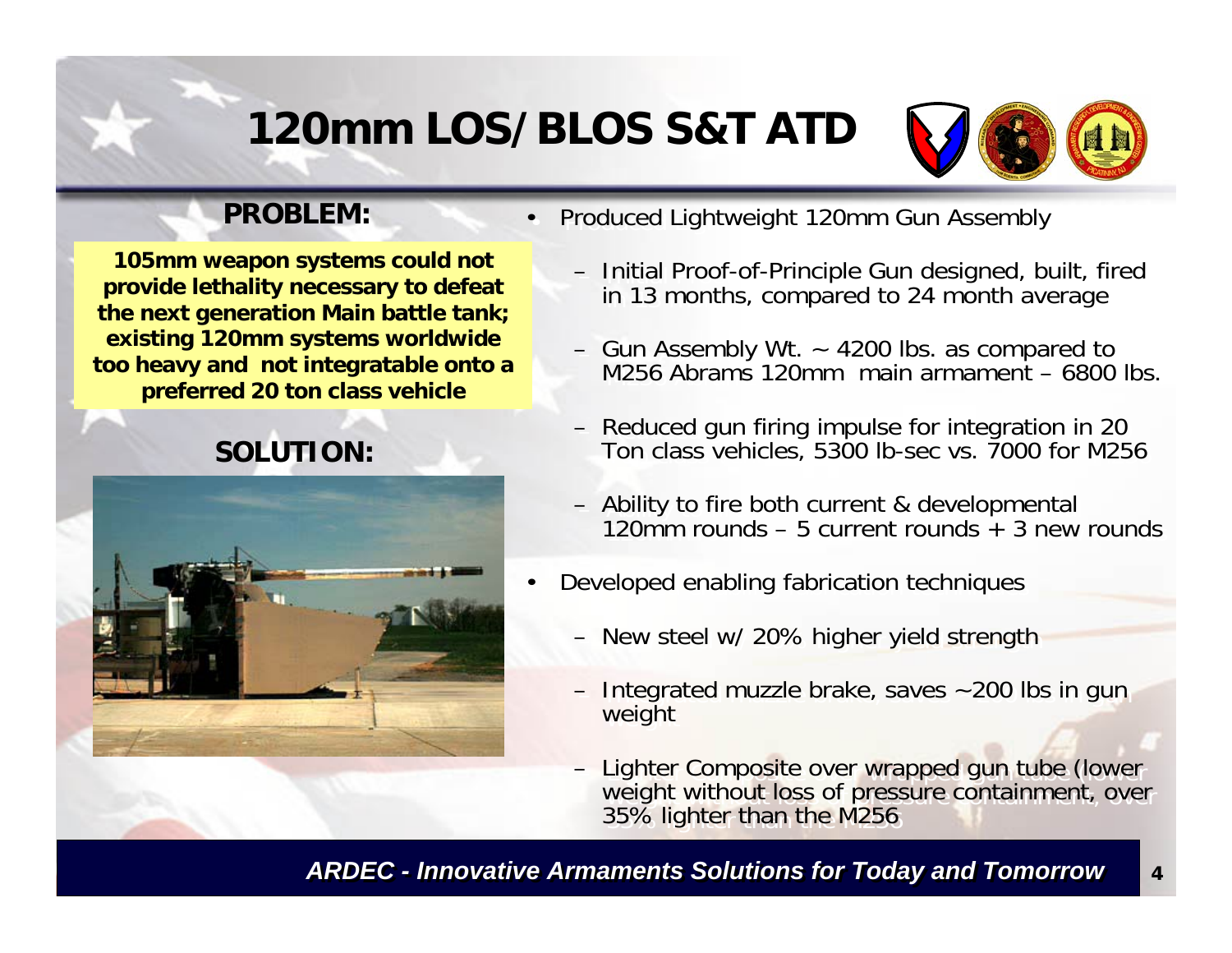## **120mm LOS/BLOS Transition to Mounted Combat System (MCS)**



#### **Primary Weapon**

#### **for Mounted Combat System**

- **Provides direct fire in support of forces in the Unit of Action (UA).**
- **Beyond Line-of-Sight (BLOS) capability to 12 km with Medium Range Munitions (MRM).**
- **All the Performance of Current 120mm Cannon in a Light Weight, Compact Design**
- **Over 2,000 lbs lighter than 120mm Gun used on Abrams Tank**

 **Muzzle Brake & Recoil System Design Enables a 120mm Gun to fire from a 20 Ton Vehicle.**



**GENERAL DYNAMICS Land Systems** 

#### **Lightweight Gun Mount**

- **Compact Cradle Design**
- **Titanium Recoil Rails**
- **Lt Wt Modular Recuperators**
- **Composite Replenisher \***
- **Titanium Recoil Brakes \***
- **Titanium Yoke/Adapter \***



#### **Lightweight 120mm Gun Tube**

- **High Strength Gun Steel / Composite Wrap**
- **Dual Autofrettage**
- **High Efficiency Muzzle Brake**
- **Reduces Firing Shock to Vehicle & Crew**
- **Enables 120mm Gun to fire from 20 Ton Vehicle**



*Gun Technology Demonstrated on Over 730 Rounds of Live Fire Testing on various iterations*

**5**

*\* Technologies not transitioned*

**Multi-Lug Breech Mechanism**

• **Electro-Thermal Ignition \***

• **Long Life, Compact, Light Weight** • **600VDC Electrically Actuated** • **Ammo Data-Link Enables** 

**Communication to Smart Rounds**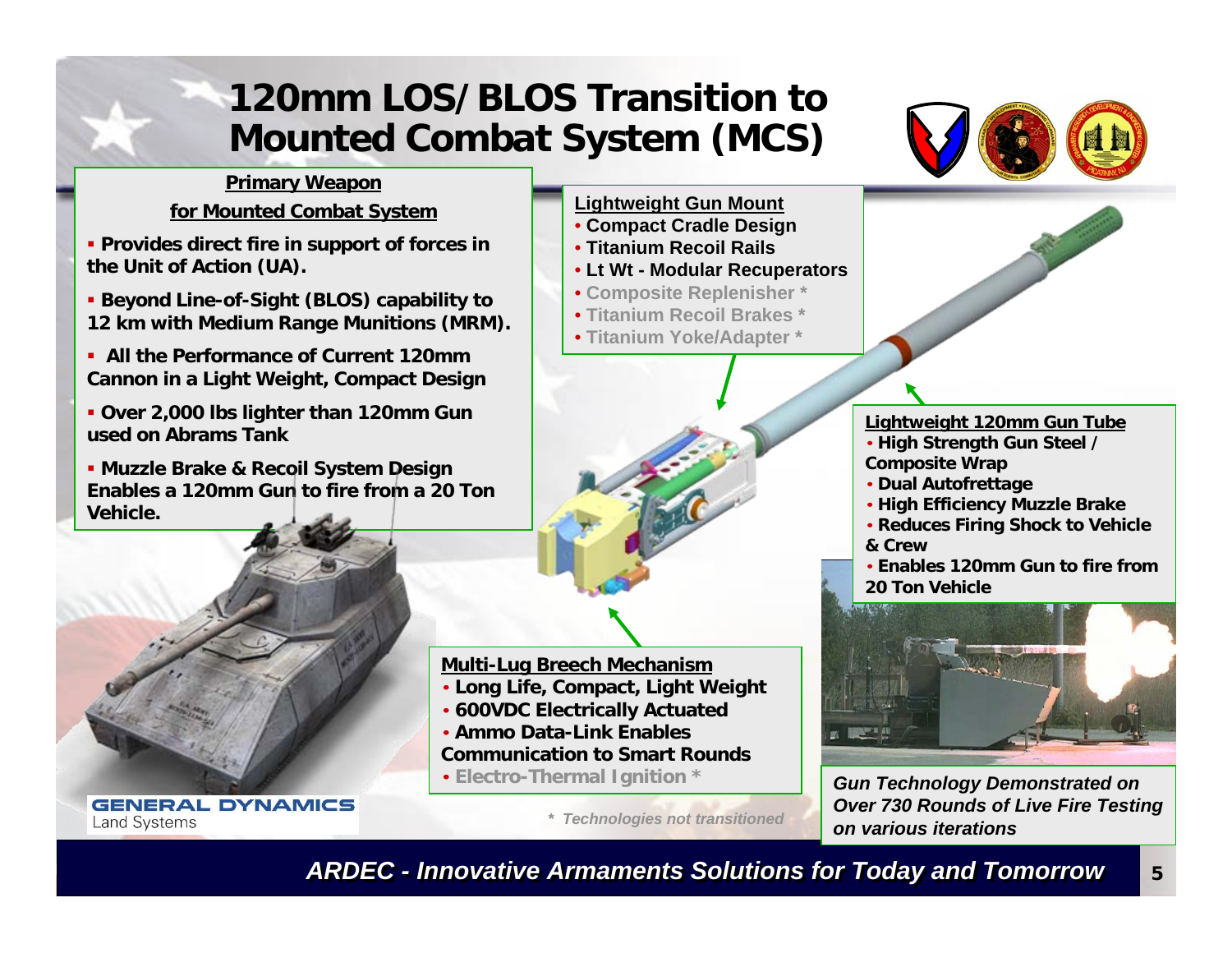# **ARDEC Science & Technology Objective LOS/BLOS Technology Video**



## **ATD for 120mm LOS/BLOS Armament:**

 **Successfully completed in FY05 and transitioned to LSI**

 **ARDEC is providing SDD engineering, design and hardware for the primary weapon assembly to LSI under CRADA**

 **Timeframe Oct 2005 –Jan 2013; \$71.1M**

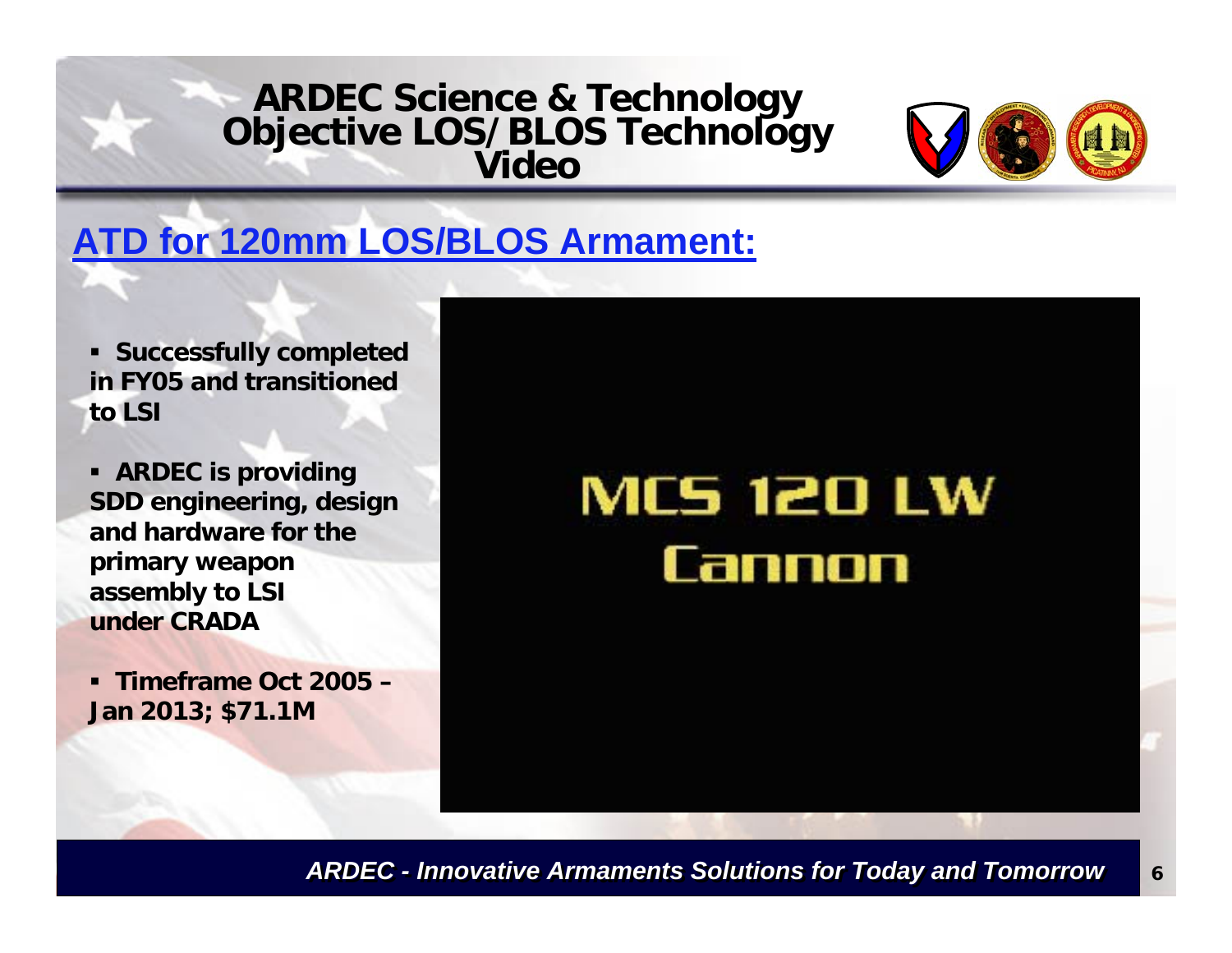## **ARDEC's Objective NLOS-M Technology Development**



#### **PROBLEM:**

**No existing mortar system, US or foreign, could meet the FCS NLOS-M threshold requirements for lethality, range, and rate fire using existing family of ammunition at target weights** 

### **SOLUTION:**



- **Produced Breech Loading 120mm Mortar and demonstrated Produced Breech Loading 120mm Mortar and demonstrated FCS required technologies FCS required technologies**
	- **Ability to fire both current & developmental 120mm Ability to fire both current & developmental 120mm mortar rounds with no ammunition modification or mortar rounds with no ammunition modification or expendable devices at threshold rates of fire. No expendable devices at threshold rates of fire. No competitive system could do this competitive system could do this**
	- **Thick walled mortar tube provides passive tube cooling Thick walled mortar tube provides passive tube cooling**
	- **Fast acting screw block breech, based on artillery designs Fast acting screw block breech, based on artillery designs**
	- **Three ammunition position & retention technologies to Three ammunition position & retention technologies to ensure proper loading and firing ensure proper loading and firing**
	- **Innovative out of line firing pin to permit safe loading Innovative out of line firing pin to permit safe loading**
	- **Mortar Assembly (including mount) Wt. ~ 1200 lbs. Mortar Assembly (including mount) Wt. ~ 1200 lbs. compared to competitive systems 1900 to 2900 lbs. compared to competitive systems 1900 to 2900 lbs. Weight was not optimized in this program. Weight was not optimized in this program.**
	- **Turret, mount, & ammunition handling systems Turret, mount, & ammunition handling systems developed to support demonstration developed to support demonstration**
	- **Demonstrated 12 RPM firing Demonstrated 12 RPM firing**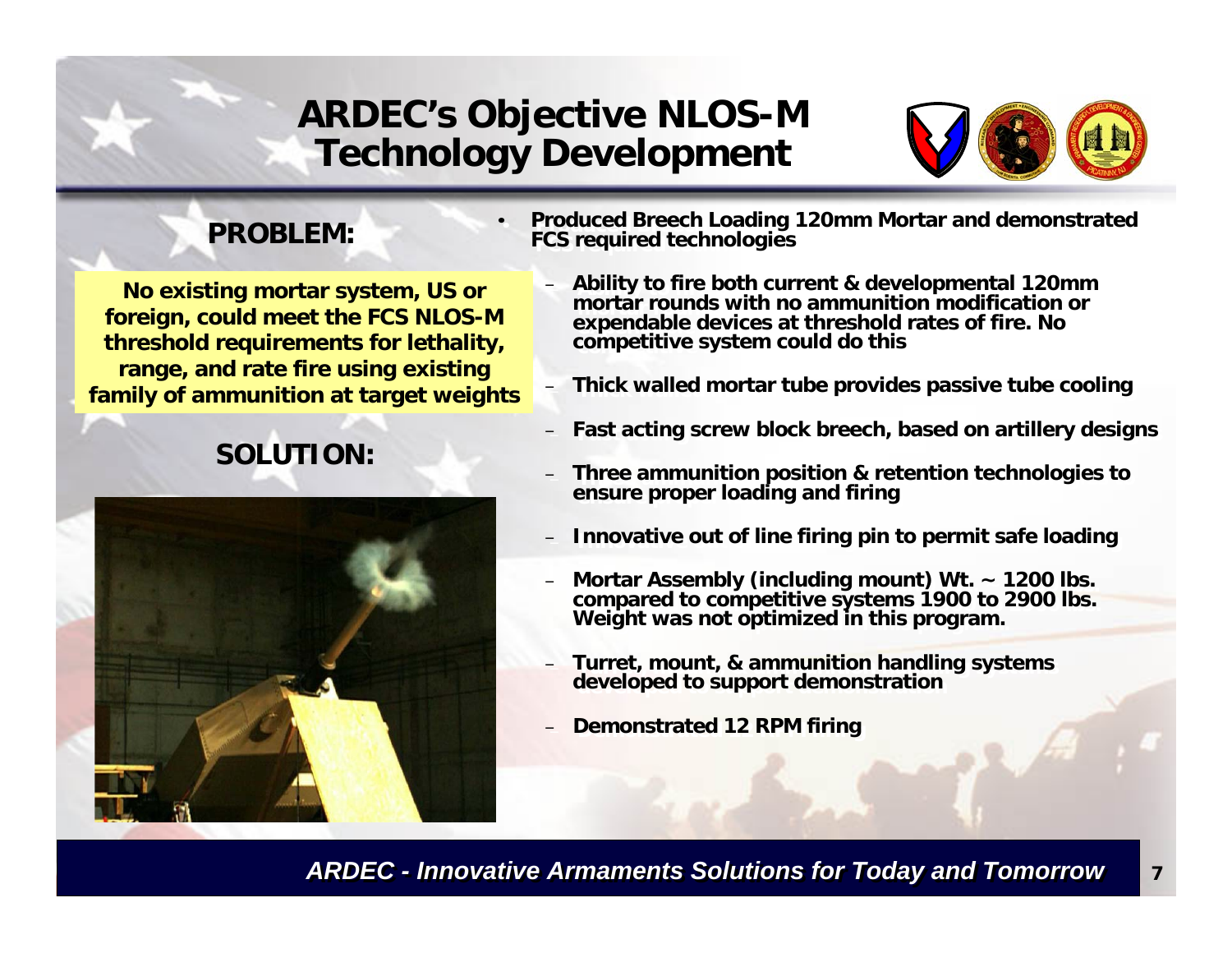## **ARDEC's Technology Transitioning to 120mm XM325 Non Line of Sight Mortar 120mm XM325 Non Line of Sight Mortar**



#### **Primary Weapon**

#### **for Future Combat System NLOS-M**

- **Mortar developed under ARDEC Science & Technology Objective program.**
- **Provides breech loaded 120mm mortar capability. DEMONSTRATED**
- **Non Line-of-Sight (NLOS) capability to 8 km with unmodified M900 series mortar ammunition. DEMONSTRATED**

 **Can fire 16 rounds per minute, 8 rounds per minute sustained. 12 rounds per minute DEMONSTRATED**



**Screw-Block Breech Mechanism from ARDEC Technology Program** •**Modified for NLOS-M System Integration.** •**Incorporates one ARDEC Ammunition Retention Technology**

•**Integrates with BAE Mount, Ammunition Loading, Round Retention, Firing Mechanism, & Actuation Devices \***

**Lightweight 120mm Gun Tube from ARDEC Technology Program**

- **3 Meter ,Thick Wall Tube**
- **High Strength Gun Steel**

#### **NLOS-M Firing Platform (BAE)**

• **ARDEC's XM325 EP1 has successfully integrated on the NLOS-M Firing** •**Firing Tests by BAE are underway**



**BAE SYSTEMS** 

*\* Technologies not transitioned*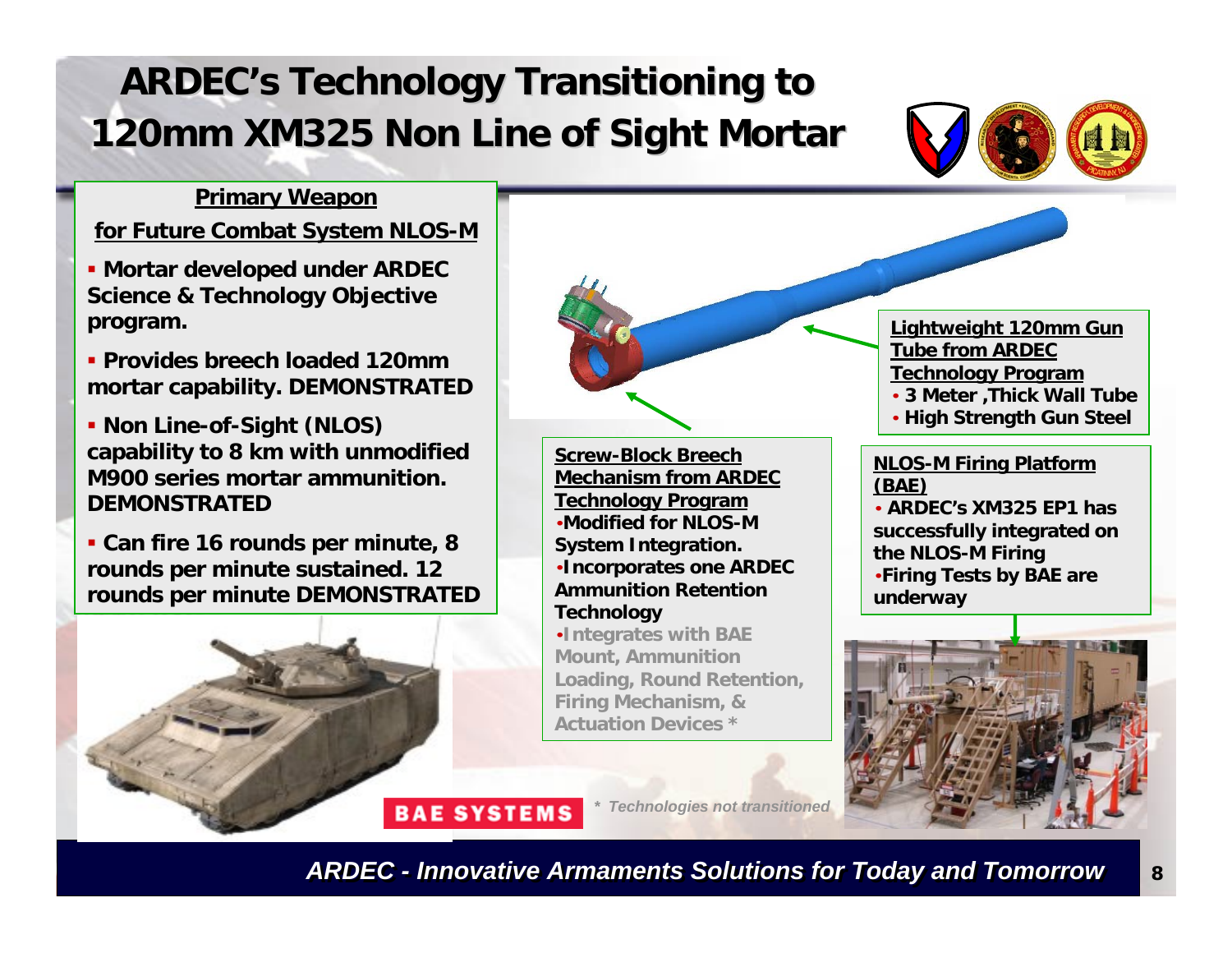# **ARDEC Science & Technology Objective NLOS Mortar Technology Video**



## **XM325, Cannon, 120mm Mortar, Breech Loading:**

- **Successfully completed in FY06 and transitioned to LSI**
- $\blacksquare$  **ARDEC is providing SDD engineering support, design and hardware for the 120mm cannon assembly to LSI under CRADA**
- Г **Timeframe Oct 2006 –Mar 2011; \$4.1M**

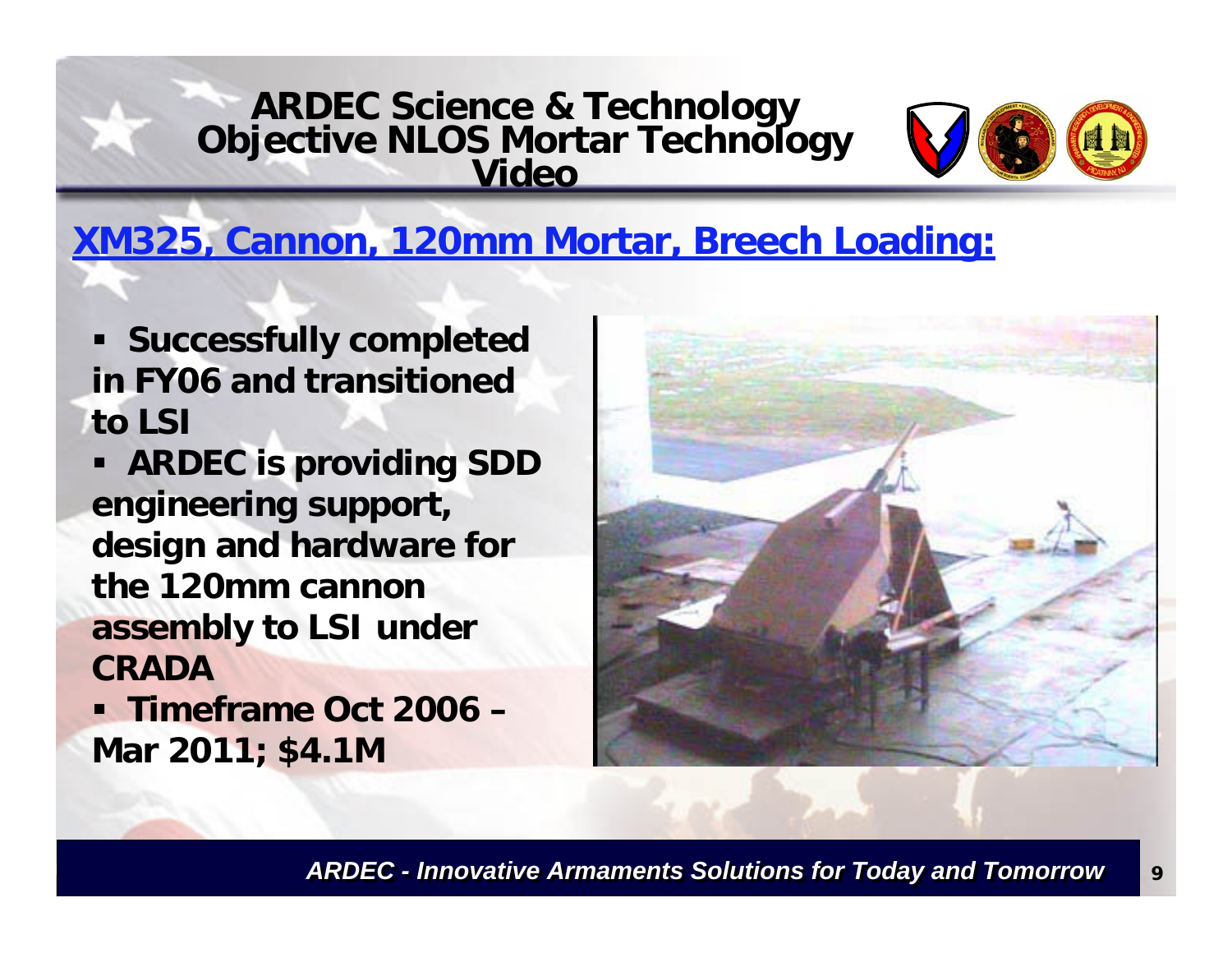## **Mid Range Munition (MRM) for the FCS Mounted Combat System**



#### **PROBLEM:**

**The FCS MCS required an extended range, heavy armor target engagement capability to increase the lethality and survivability of the system.** 

#### **SOLUTION:**

#### **MRM SYSTEM CHARACTERISTICS:MRM SYSTEM CHARACTERISTICS:**

- **Precision Munition for FCS MCS Vehicle Precision Munition for FCS MCS Vehicle**
- **Designed to Defeat High Pay-Off, Designed to Defeat High Pay-Off, Fleeting Targets (MBTs with ERA, APCs, Fleeting Targets (MBTs with ERA, APCs,**
- **Artillery, etc.) Artillery, etc.)** • **Incorporates Autonomous and Designated**  • **Incorporates Autonomous and Designated Mode Seekers Mode Seekers**
- **Operates in Line-of-Sight or Beyond Line-of- Operates in Line-of-Sight or Beyond Line-of-Sight from 2km out to 12Km Sight from 2km out to 12Km**



*ARDEC - Innovative Armaments Solutions for Today and Tomorrow ARDEC - Innovative Armaments Solutions for Today and Tomorrow* **<sup>10</sup>** *The MRM provides the FCS Mounted Combat System (MCS) with a precision munition capable of defeating LOS/BLOS threats out to 12km.*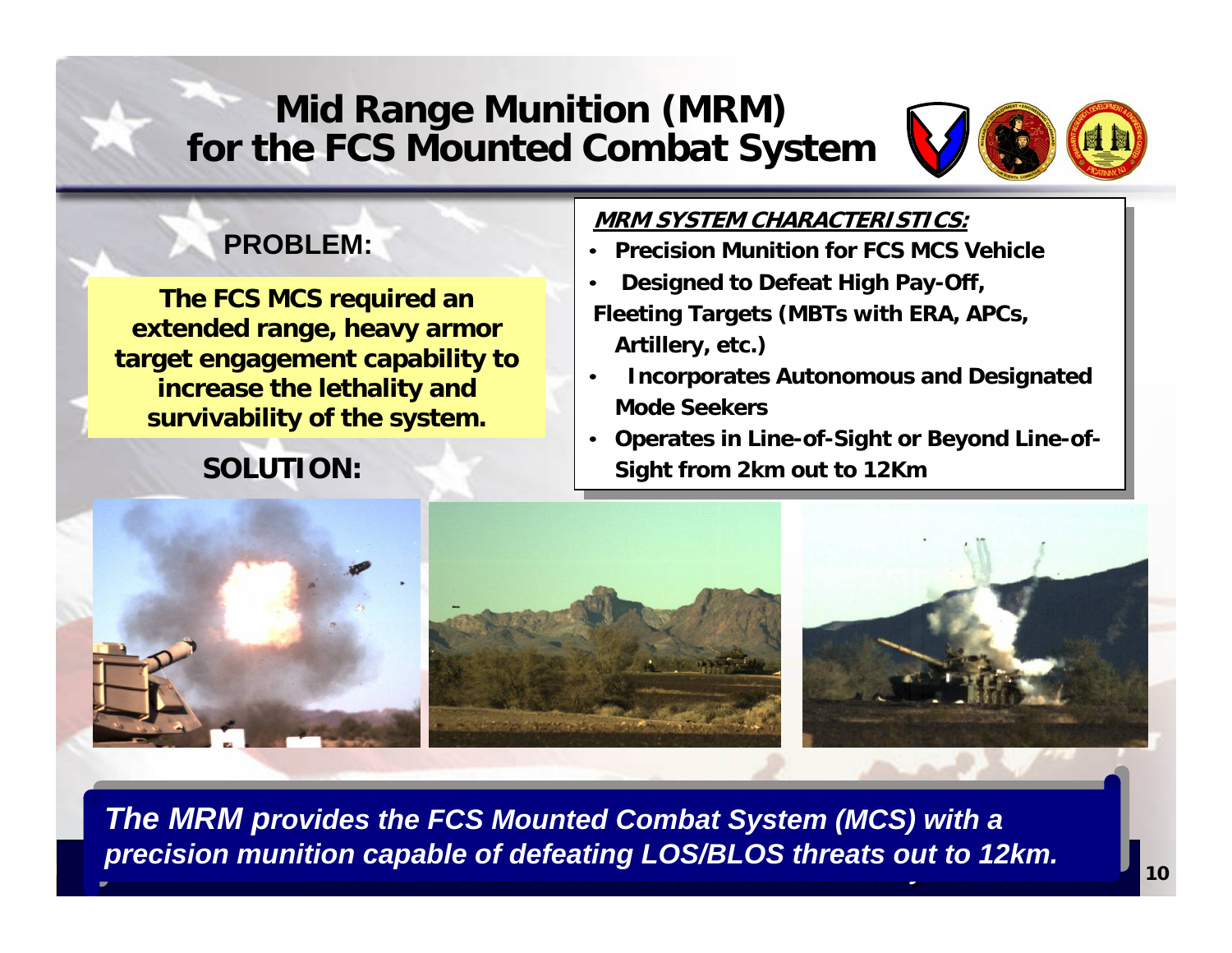**Mid-Range Munition ARDEC S&T is developing two competing concepts with industry partners Raytheon and ATK**





*ARDEC - Innovative Armaments Solutions for Today and Tomorrow ARDEC - Innovative Armaments Solutions for Today and Tomorrow* **<sup>11</sup> Program has Achieved Autonomous, SAL, and Dual Mode TRL 6! Program has Achieved Autonomous, SAL, and Dual Mode TRL 6!**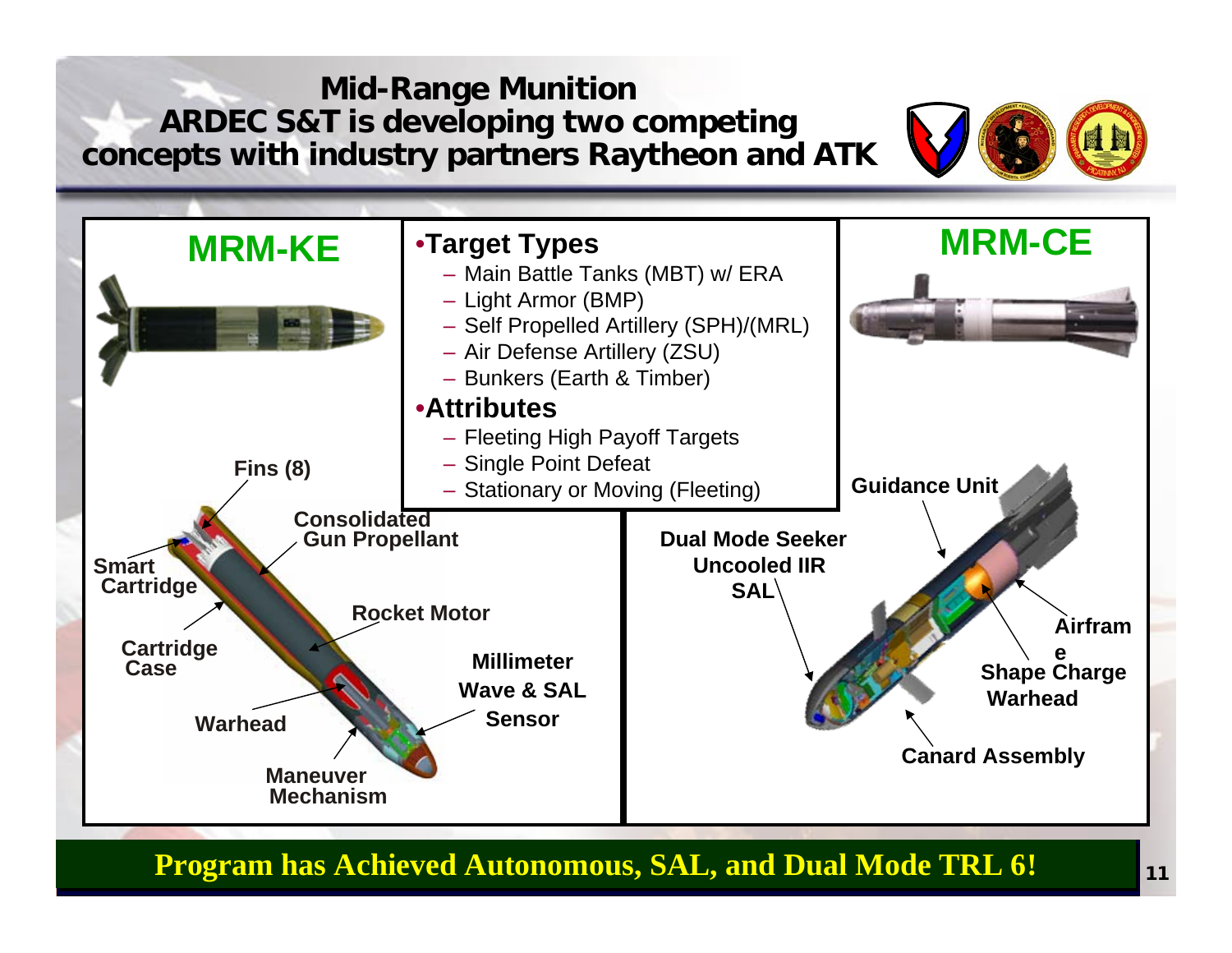## **MRM Technology Status**





#### **MRM has demonstrated TRL6 for:**

- $\bm{\nabla}$  **All major Subsystems**
	- **Warhead**
	- •**Airframe**
	- •**Propulsion**
	- •**G&C**
	- •**Seeker**
- 71 **Integrated Autonomous Seeker Guide to Hit - 2004**
- **71 Integrated SAL Seeker (Designate) Guide to Hit - 2006**
- 71 **Integrated Dual Mode Seeker (Autonomous & SAL) Guide to Hit - 2007**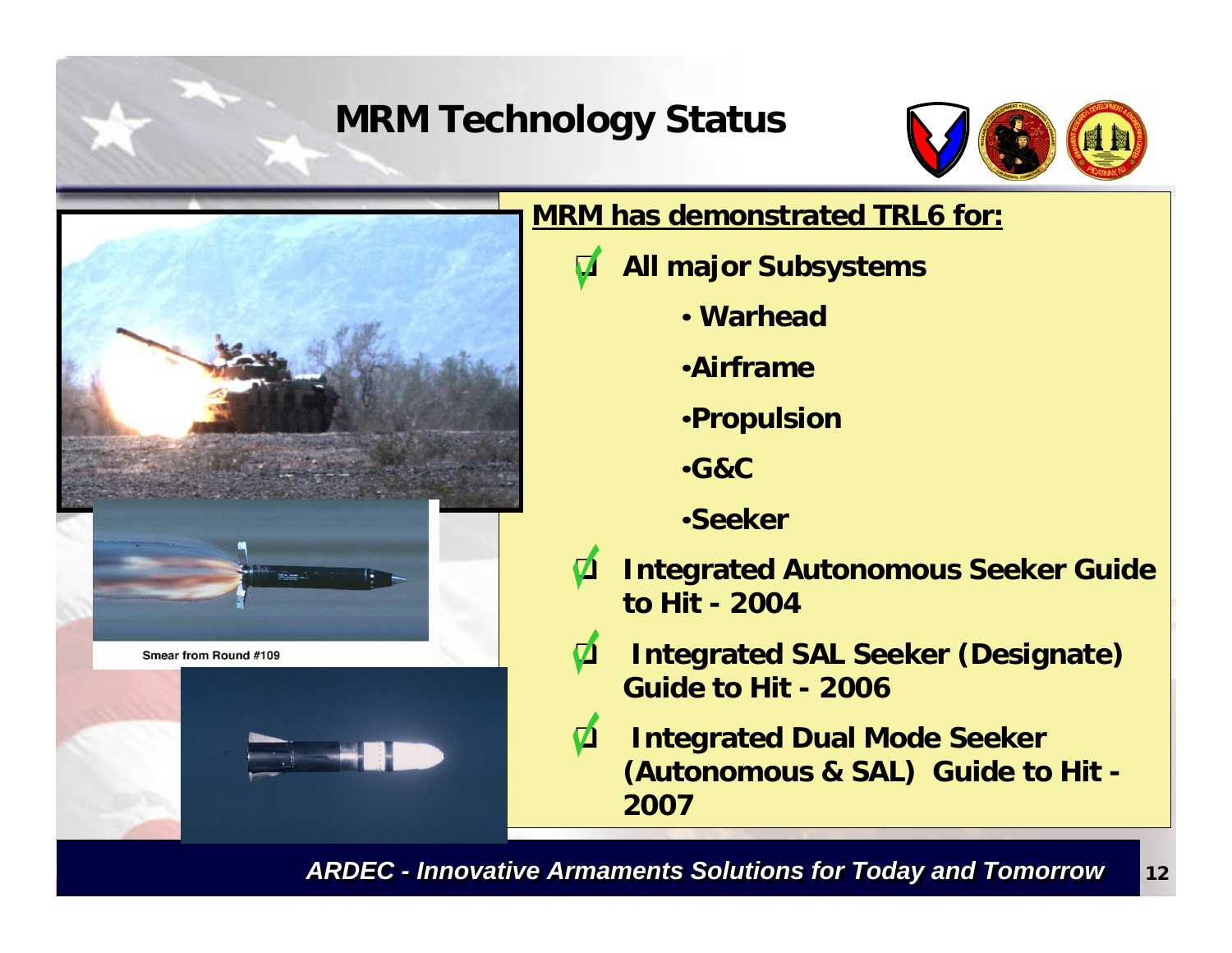## **ARDEC Science & Technology Mid-Range-Munition (MRM) Video**



#### **MRM CE – Semi Active Laser Designated MRM CE - Autonomous Mode**





<mark>demonstration was done separately. Full up round firing will occur during SDD </mark>13 **Complete rounds fired except for warhead. Space was used for telemetry. Lethality**